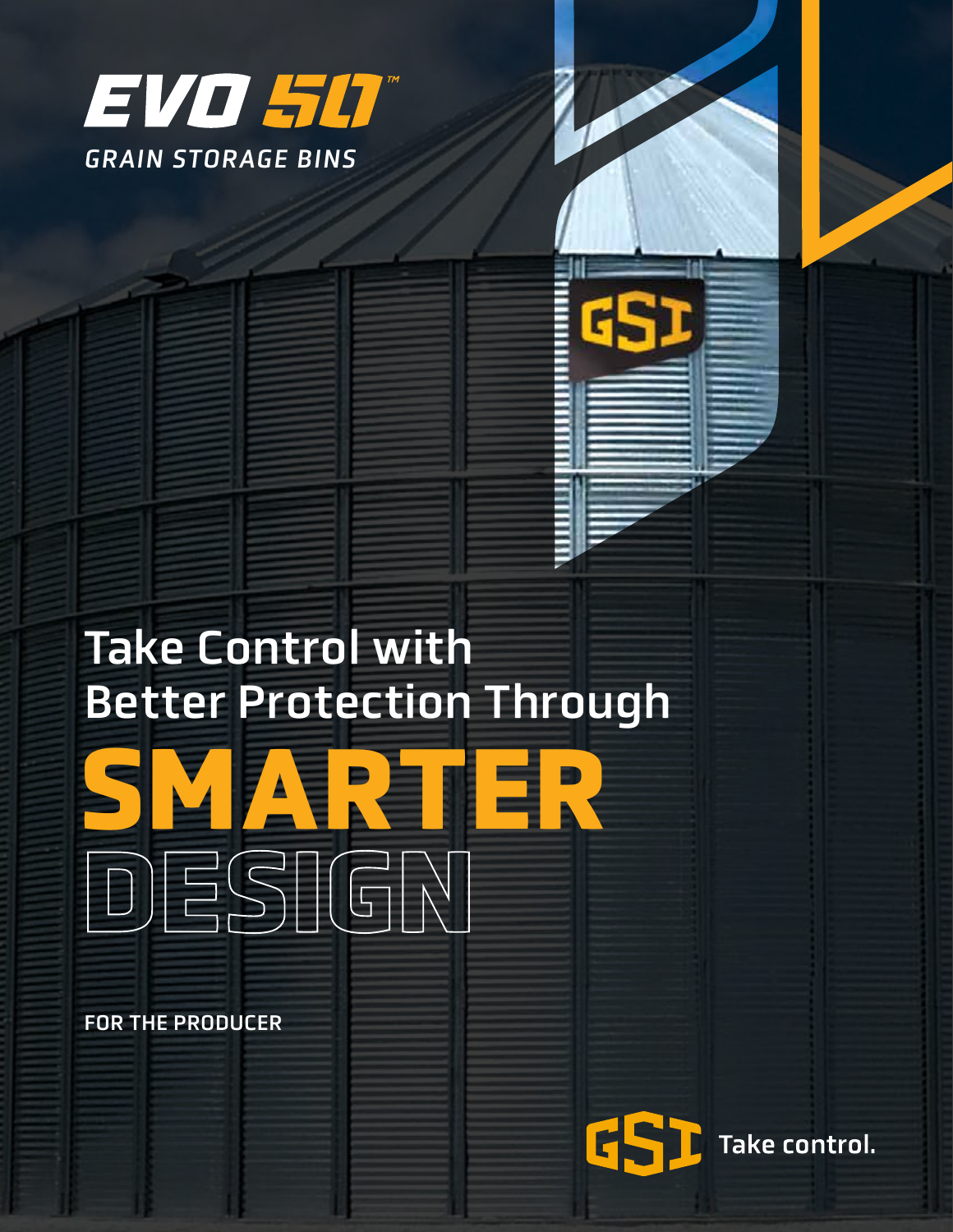

# **PROTECT WHAT YOU'VE WORKED HARD TO PRODUCE.**

Engineered from the small details on out, EVO 50 defends your grain from the elements. We've maximized strength at each connection and used an advanced sealing system to ensure the outside stays out and profit potential is secured inside. If you're looking for storage as dedicated to your livelihood as you are, this is it.

### Optimized bolt pattern for fewer bolts and fewer holes

EVO 50 uses metric bolts in a staggered pattern. The metric bolts provide more bearing capacity allowing GSI to use fewer to construct the bin. Fewer bolts mean fewer opportunities for water to get in.

#### Tougher hardware with 4x corrosion protection

EVO 50 uses NZF-2000 zinc-coated hardware that provides 4x better corrosion resistance. The NZF coating is applied without the presence of heat, reducing the chances of a bolt becoming brittle and the potential for failure.

### Water-tight seal

EVO 50 has conical washers on sidewall bolts to improve how the washer seals out water when tightened.

The EVO 50 bin is available on stiffened bins 11 rings and taller, from 15 feet to 156 feet in diameter.

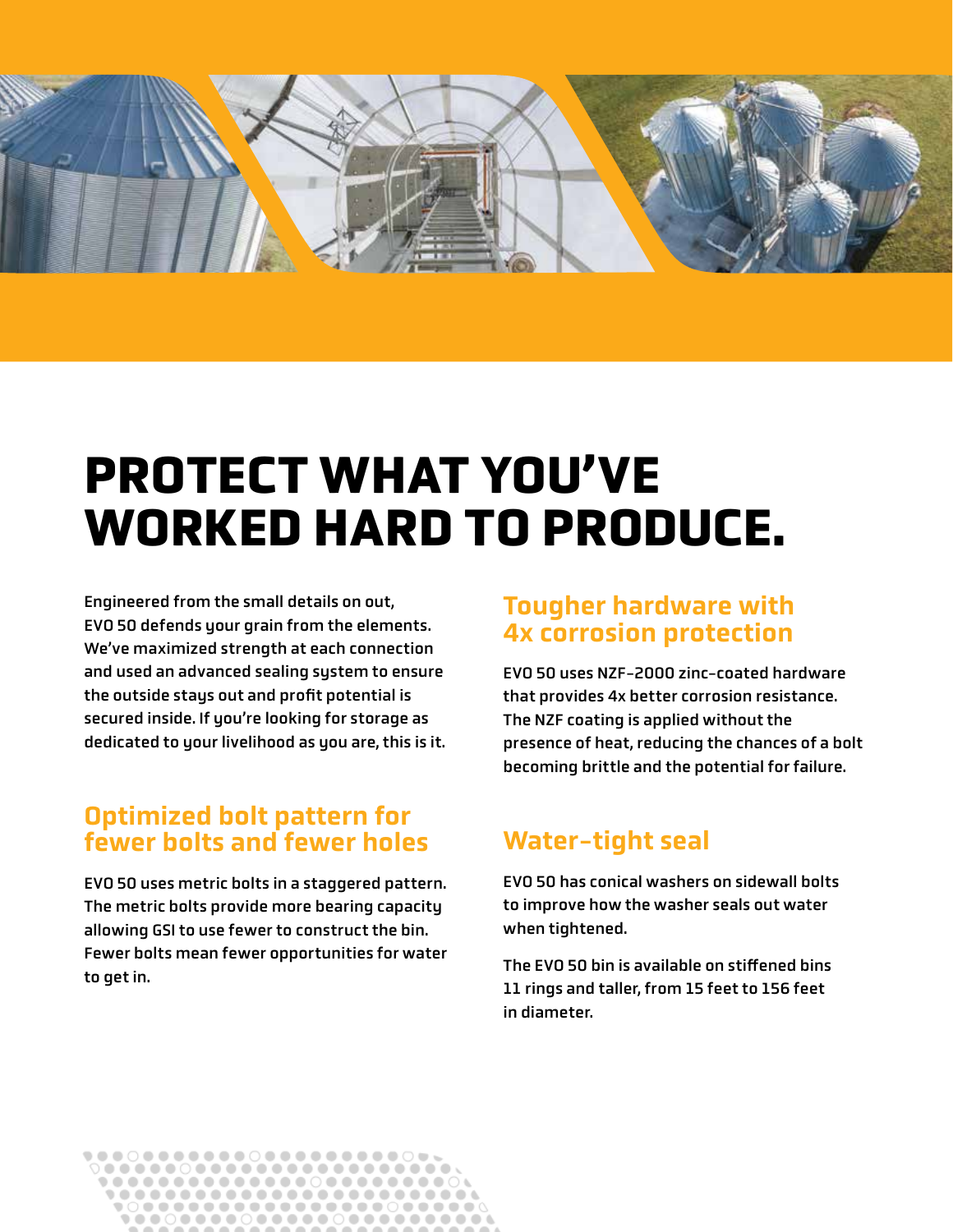

GSI bins are constructed using the hightensile steel (rated up to 70,000 psi) for higher capacity and superior protection.



GSI's stiffener profile and 2-gauge steel make bins stronger. Stiffener boots are powder-coated to eliminate rust.



Roof panels feature a 3-bend rib profile with over-and-under lap for precise fit and increased strength.



Wind ring and bracket design reduces bolt holes in stiffeners, resulting in increased load capacity.



Flooring options available to meet a variety grain type and aeration requirements. Galvanized for lasting durability.



GSI's stairs and platforms are strong, comfortable and easy to climb, allowing you to get to the top quickly and safely.

## Z-Tek™ Roof System

Designed for increased load capacity and larger fill equipment.